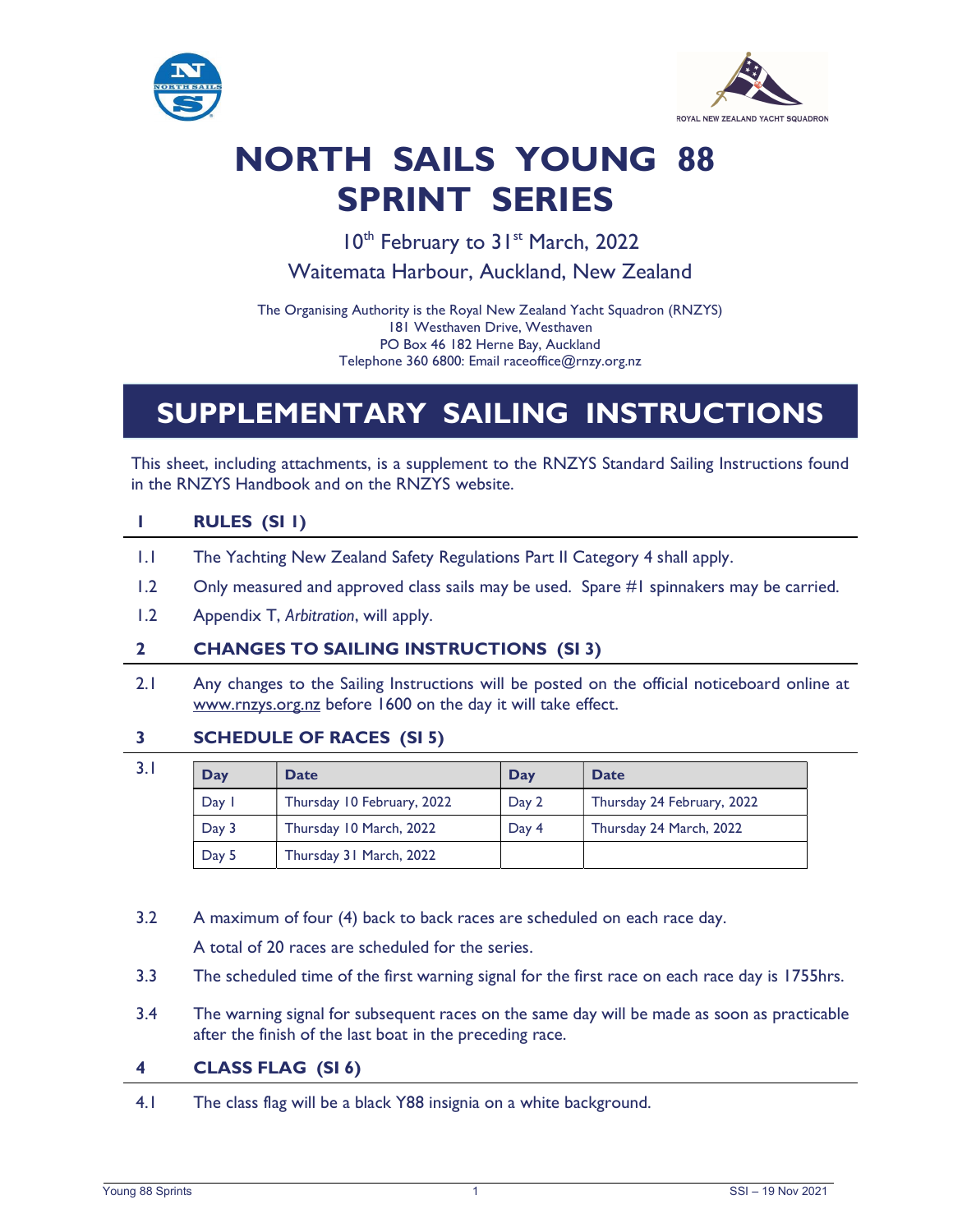



#### 5 COURSES (SI 7)

- 5.1 The courses to be sailed, the order in which the marks are to be passed, and the side on which each mark is to be left are shown in Attachment A.
- 5.2 No later than the warning signal the race committee signal vessel will display the course to be sailed.
- 5.3 If course L1-Port or L1-Stbd is to be sailed, the numeral pennant one (1) will be flown from the bow of the race committee vessel at or before the warning signal. If course L2-Port or L2-Stbd is to be sailed, no numeral pennant will be flown.
- 5.4 If course L1-Port or L2-Port is to be sailed, a red flag will be flown from the bow of the race committee vessel at or before the warning signal. If course L1-Stbd or L2-Stbd is to be sailed, a green flag will be flown from the bow of the race committee vessel at or before the warning signal.
- 5.5 In the event that a gate mark is missing and has not been replaced with an object displaying flag M, the remaining mark shall be rounded in the same direction as mark I and mark Ia (if laid).

#### 6 MARKS (SI 8)

6.1 The description of the marks is in the table in Attachment A.

#### 7 SAILS

 7.1 No later than 5 minutes before the warning signal the race committee signal vessel will display which headsails are to be used.

| <b>Approx Wind Strength</b> | <b>Signal Displayed</b> | <b>Sails</b>  |
|-----------------------------|-------------------------|---------------|
| $<$ 15 knots                | $<$ no signal $>$       | No 1. / Genoa |
| $>$ 15 knots                | Flag'R'                 | No 2. / lib   |

#### 8 THE START (SI 10)

8.1 Races will be started using RRS 26 with the warning signal made 5 mins before the starting signal.

| <b>Minutes Before</b><br><b>Starting Signal</b> | <b>Visual Signal</b>        | <b>Sound Signal</b> | <b>Meaning</b>        |
|-------------------------------------------------|-----------------------------|---------------------|-----------------------|
|                                                 | Class flag                  | One                 | <b>Warning signal</b> |
|                                                 | P U or Black flag           | One                 | Preparatory signal    |
|                                                 | Preparatory flag<br>removed | One Long            | One minute            |
|                                                 | Class flag removed          | One                 | Starting signal       |

#### 9 CHANGE OF COURSE (SI 11)

- 9.1 To change the position of the windward mark, the race committee will lay a new Green mark and remove the original mark as soon as practicable. A new offset mark ( mark 1a ) will not be laid.
- 9.2 The change will be signalled, as per RRS 33, before the leading boat has begun the leg to the new mark by an official vessel stationed at the leeward mark. The official vessel will display code flag "C" and make repetitive sound signals. This changes RRS 33.

 $\overline{\phantom{0}}$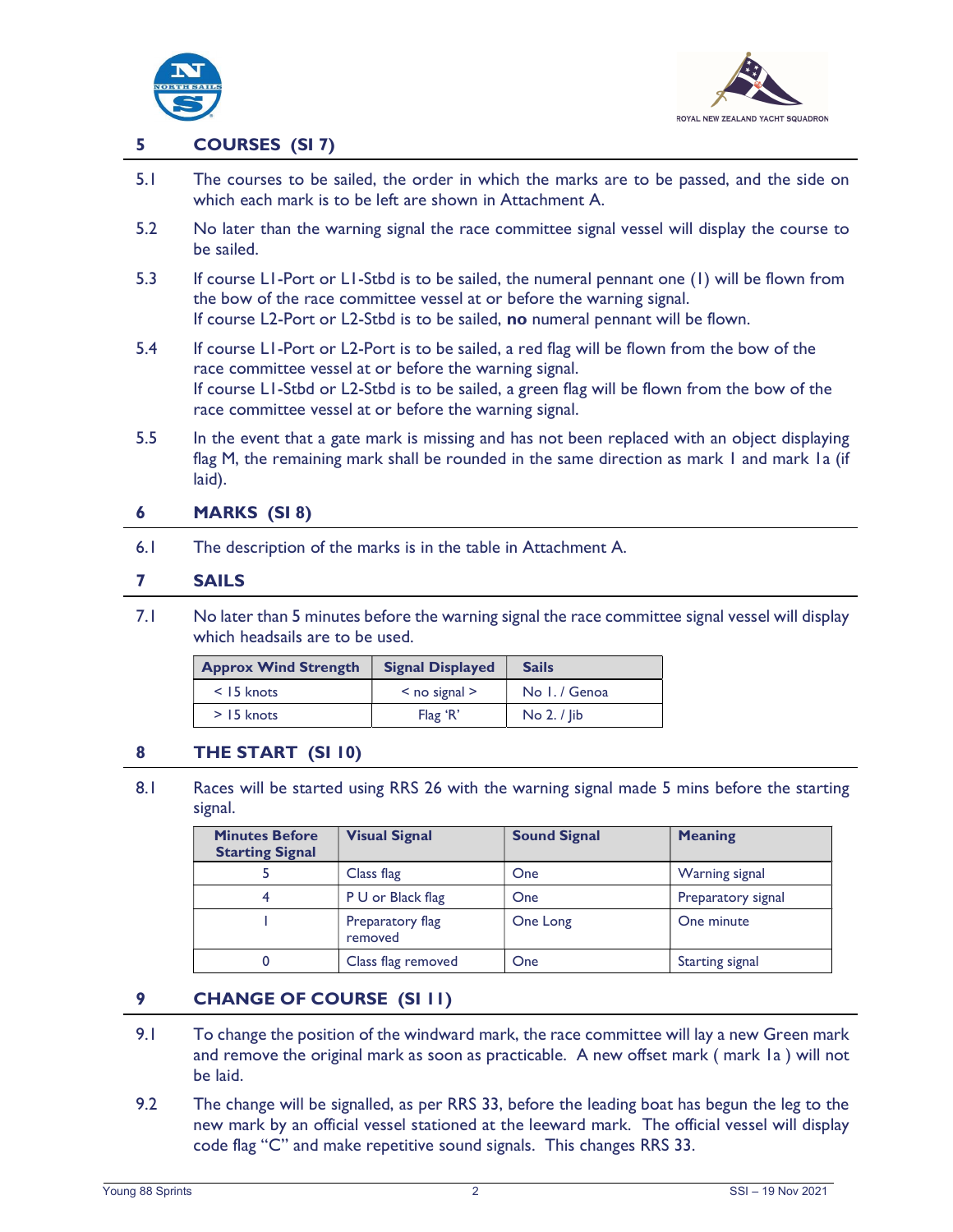



#### 10 THE FINISH (SI 12)

 10.1 The finish line will be between a staff displaying a blue flag on the race committee finish vessel and the course side of the finishing mark.

# 11 TIME LIMITS (SI 14)

- 11.1 Fleet / Class Race Time Limit Finish Window Young 88 45 minutes 15 minutes
- 11.2 There will be no Mark 1 time limit.

### 12 PENALTY SYSTEM (SI 13)

12.1 Rule 44.1 is changed so the Two-Turns Penalty is replaced by a One-Turn Penalty.

Dated: 2 December 2021